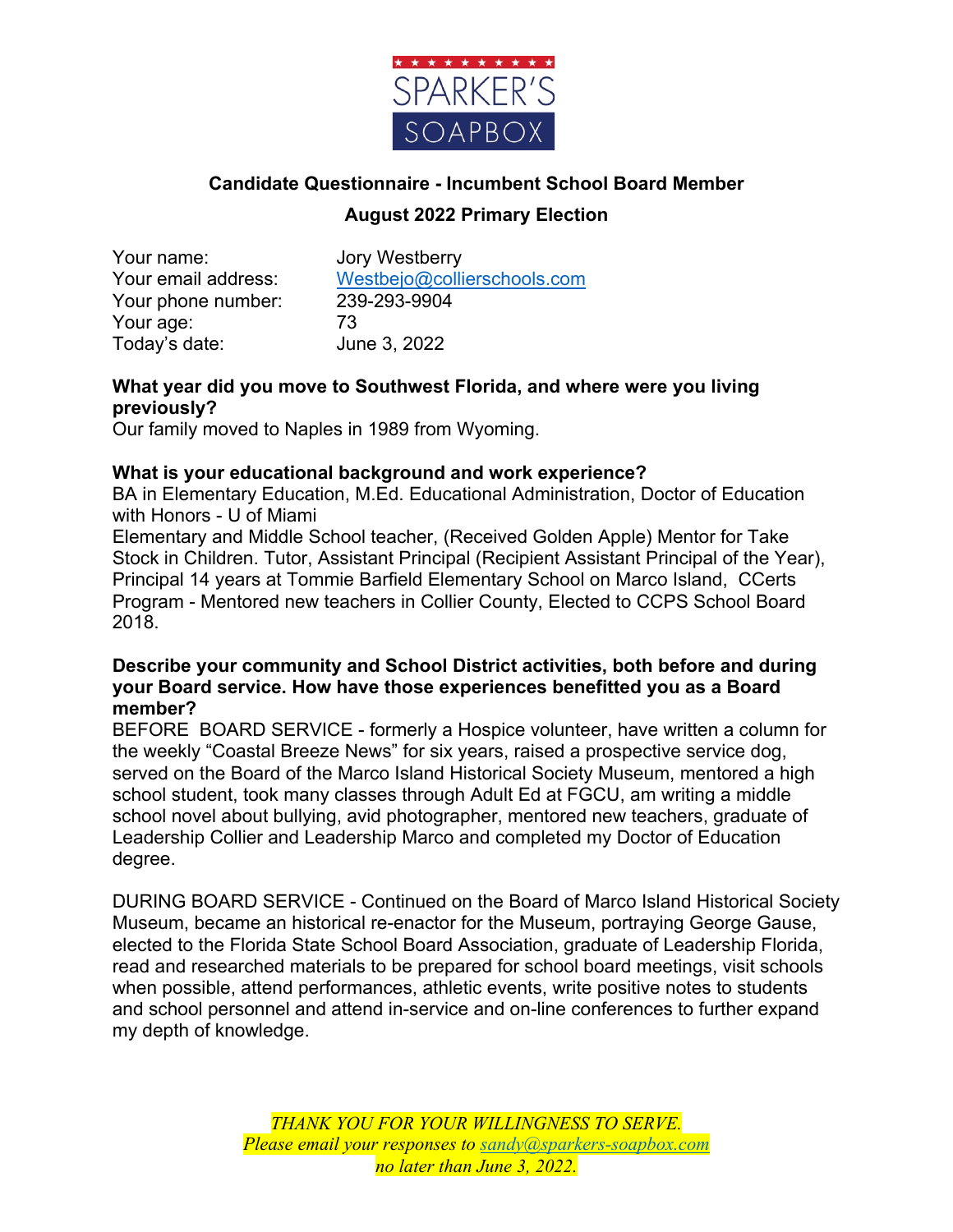All of these activities have helped me understand a wide range of educational experiences, access different perspectives, learn from others and not be intimidated by opposing opinions.

#### **Describe an initiative on which you showed leadership as a member of the School Board.**

During some of our more tumultuous meetings, when tempers were high and nasty remarks were made to Board members, I remained calm and professional and reminded those in attendance or at home that we are raising our students to be respectful, responsible role models and that we, as adults, can do a better job of being role models

# **What changes, if any, would you like to make to the CCPS Policies?**

Here's a recent example that I felt very strongly about. It was a policy that imposed a very strict consequence for an elementary student following an incident on the playground. Knowing elementary students as I do, I felt it necessary to go to the person responsible for researching and updating policies, shared my opinion/experience and it was brought to the Board as a potential policy change. It passed. Policies need to be read and discussed in context and in evolving environments.

# **What changes, if any, would you like to make to the CCPS Budget?**

The budget goes through many reviews, critiques and audits throughout the year and if there are concerns, they are brought up at Board meetings. One of the major budget savings is that CCPS has paid off loans for past construction so there is money saved and not accruing interest to the extent that the new high school will be paid in full with no further construction burden and save taxpayers over \$40 million dollars. Being fiscally responsible makes good business sense.

#### **What changes, if any, would you like to make to the CCPS Leadership?**

In my opinion, there are too many leadership changes at the school levels. I realize that there are instructional leaders assigned to building administrators, but there are times, they barely get their feet on the ground and are moved to another school. This makes it difficult to build trust It takes over a year to get to know all the teachers/staff and become a team. Throw in Covid and it's a challenge to establish continuity at all.

# **What actions, if any, should the School District take to address the need for affordable housing?**

Realizing that there are many rental communities that give discounts to school district employees and this information is readily available to CCPS employees, they should take advantage of the discounts. I also feel that if landlords are taking advantage of renters, they should be held accountable. Another idea would be if a family moving to Collier has a mobile home, they could put it on school district land that is not being used. Details to be worked out.

#### **Please comment on your recent votes to approve textbooks.**

Many people had opportunities to comment on the textbooks and the concerns were mostly focused on CRT being integrated into math word problems purposely to be divisive. Personally, I didn't see a preponderance of evidence, especially when the

> *THANK YOU FOR YOUR WILLINGNESS TO SERVE. Please email your responses to sandy@sparkers-soapbox.com no later than June 3, 2022.*